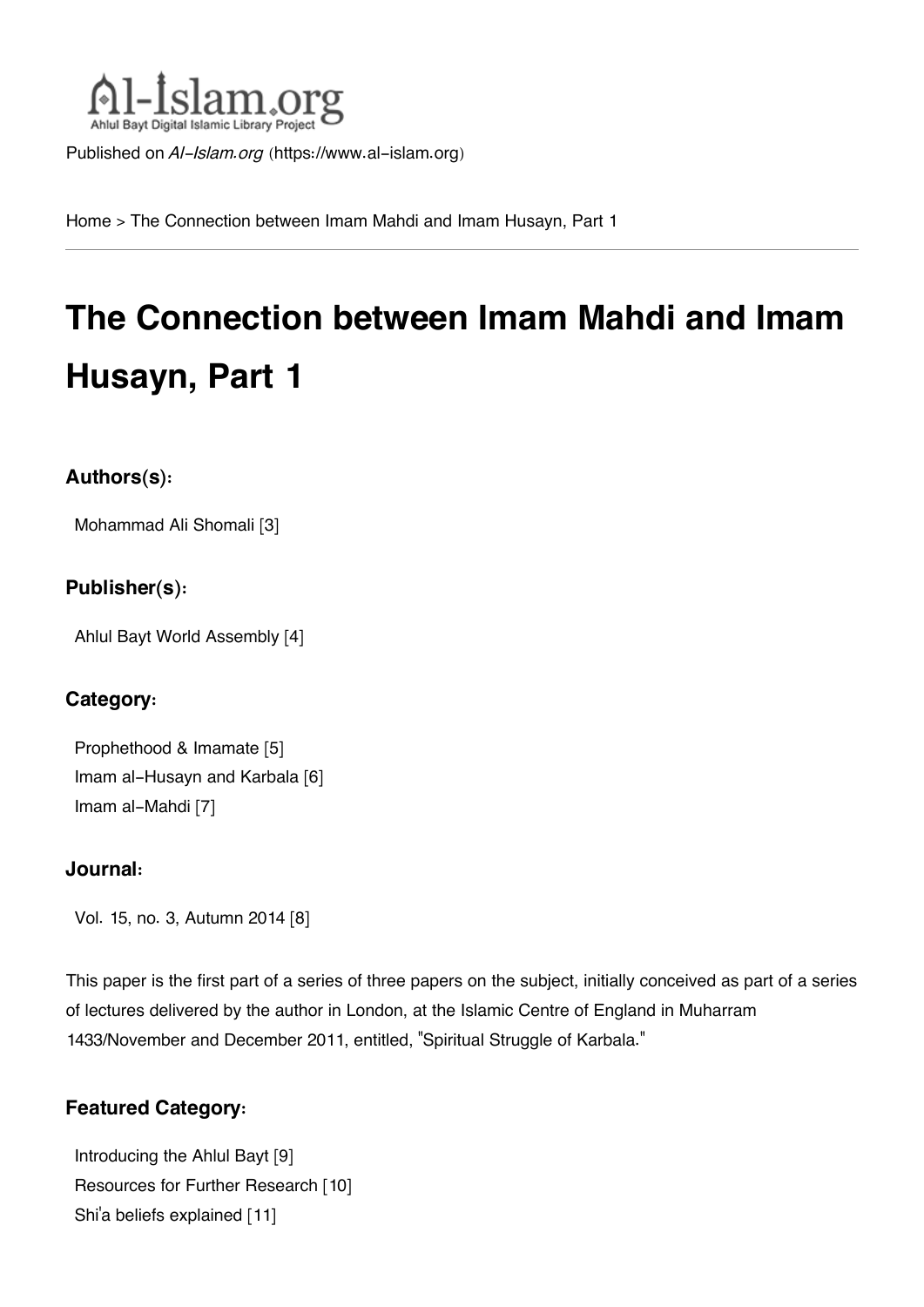# **The Connection between Imam Mahdi and Imam Husayn, Part 1**

### **Mohammad Ali Shomali**

*This paper is the first part of a series of three papers on the subject, initially conceived as part of a series of lectures delivered by the author in London, at the Islamic Centre of England in Muharram 1433/November and December 2011, entitled, "Spiritual Struggle of Karbala."*

# <span id="page-1-0"></span>**[Abstract](#page-1-0)**

Although there are similarities between all members of Ahlul Bayt and they are from the same light, there is a special link between Imam Husayn and Imam Mahdi. In this paper, verses from the Qur'an and hadiths of the Ahlul Bayt will be used to demonstrate this connection.

Indeed, Imam Mahdi is from the progeny of Imam Husayn who will rise on the Day of Ashura and will speak of his grandfather's oppression. Imam Husayn also spoke of Imam Mahdi avenging for him, and helping Imam Husayn is similar to helping Imam Mahdi. Moreover, one of the best deeds on the birth of Imam Mahdi is to recite Ziyarah of Imam Husayn, as renewing one's allegiance with Imam Husayn is renewing it with Imam Mahdi.

\*\*\*\*\*

Although there are many similarities between all members of Ahlul Bayt and they are from the same light, there is a special link and connection between Imam Husayn and Imam Mahdi. Below we will study some of the links and then we will try to explain the reason behind this exceptional connection.

1) In Chapter Israa, we read:

*Do not kill the soul that Allah has made inviolable, except with due cause, and whoever is killed wrongfully, We have certainly given his heir an authority. But let him not commit any excess in killing, The one who is the guardian of one who is killed would be helped by Allah and would be victorious. (Quran 17:33)*

The most obvious case for this verse is Imam Husayn as approved by several hadiths that introduce Imam Husayn as the first oppressed person. There are also hadiths from Imam Rida and other Imams that say that this verse is related to Imam Husayn and Imam Mahdi. For example, Imam Baqir said:

*The one who is killed is Husayn and his guardian is Imam Mahdi. And Israaf is to kill someone other than his killers. 'Truly he is helped." This world will not expire unless a man from the family of the*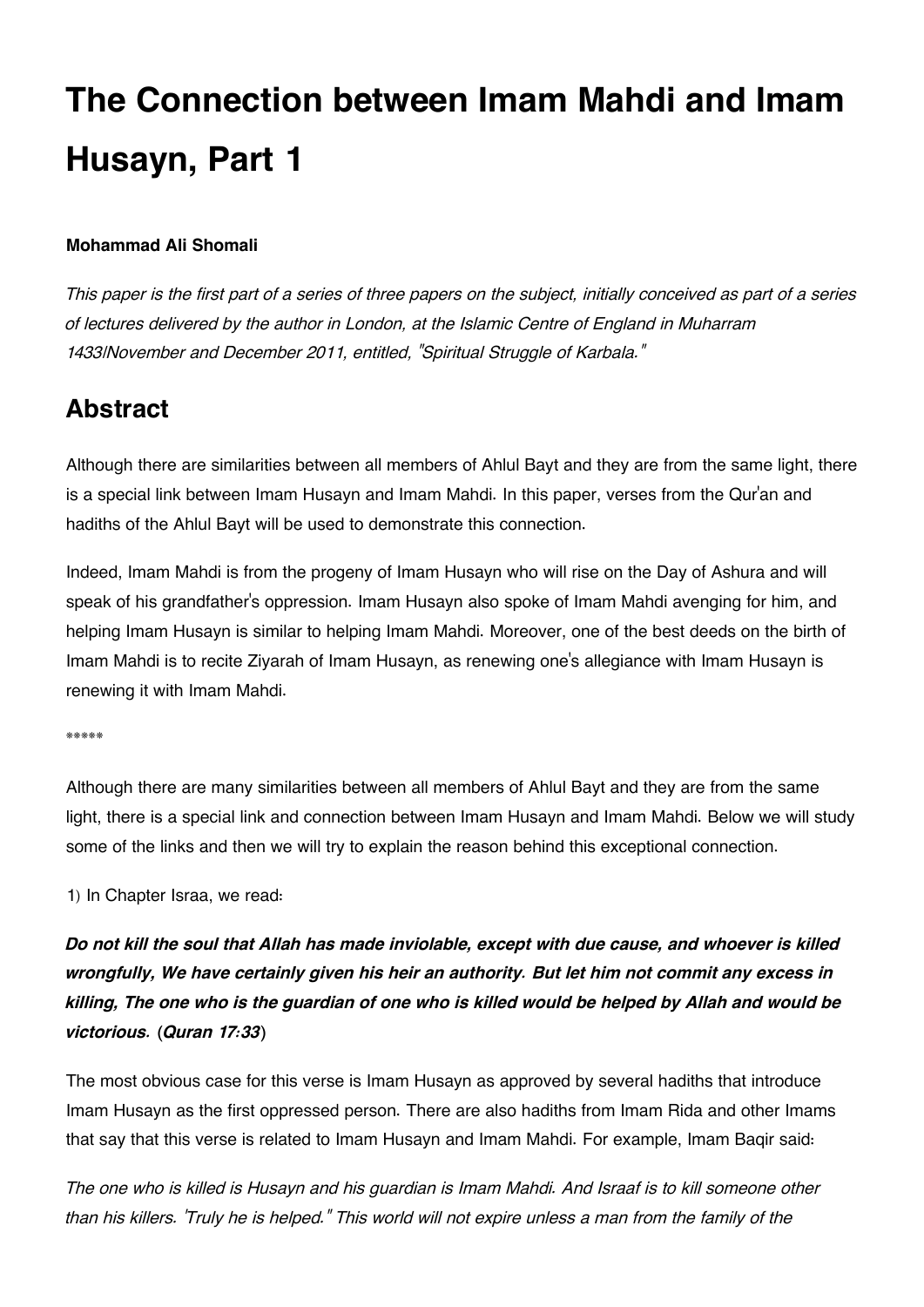<span id="page-2-0"></span>*Prophet would come. He will fill the earth with equity and justice as it has been filled with injustice and inequity. The demand of that guardian of that innocent life is establishment of justice all over the world*.[1](#page-5-0)

The blood of Imam Husayn will not receive its compensation if worldwide justice does not take place. Of course, all Imams after Imam Husayn were guardians. However, Imam Mahdi is special. He is the victorious whom will be helped by Allah.

2) More than three hundred hadiths stress on the fact that Imam Mahdi is the progeny of Imam Husayn. 180 of these are from the Prophet. Imam Husayn himself said:

*There will be twelve people who are guided. The first Imam who is guided by Allah and does not need to be guided by people is Imam Ali, and the last one is the ninth generation of my progeny. He is the Imam that is will rise truthfully, and the one who gives life to earth after being dead. And Allah is going to make the right religion prevail [over] all other religions even if the pagans may not like it*.[2](#page-5-1)

<span id="page-2-1"></span>Therefore, the hadith emphasizes that Imam Mahdi is progeny of Imam Husayn.

3) According to hadiths, the day of the uprising of Imam Mahdi is the day of Ashura. There is a call in Month of Ramadan and then the uprising is on the day of Ashura. Imam Sadiq said:

<span id="page-2-2"></span>*There would be a call for him in the night of 23 but he will be raised on the day of Ashura in which Imam Husayn was killed*.[3](#page-5-2)

4) Imam Mahdi will stand between Rukn and Maqam next to the Ka'ba clearly making reference to Karbala in the beginning of his movement:

*O people of the world, I am the uprising Imam. O people of the world, I am the avenger. O people of the world, my grandfather Husayn was killed while he was thirsty. O people of the world, my grandfather was left without dress. O people of the world, they damaged the body of my grandfather.*

Also, Imam Husayn said to Imam Sajjad:

<span id="page-2-3"></span>*By Allah, my blood will keep boiling until Allah sends the Mahdi and kills seventy thousand of those disbelievers who are transgressors and hypocrites.*[4](#page-5-3)

When Hirawi asked Imam Rida to check a hadith from Imam Sadiq regarding Imam Mahdi killing some of the progeny of the killers of Imam Husayn, Imam Rida approved it. He then asked, 'How this can be explained with regards to the verse that says, *'No one carries the burden of another person (Qur'an 6:164)*[5](#page-5-4)."[6](#page-5-5) The Imam replied:[7](#page-5-6)

<span id="page-2-5"></span><span id="page-2-4"></span>Allah says the truth in all his sayings but these are those who are proud and satisfied with what their fathers did. When one is pleased with something, it is like the one who is doing it. If someone is killed in the east and another person in the west is happy with this killing, it is as if he is also involved.[8](#page-5-7)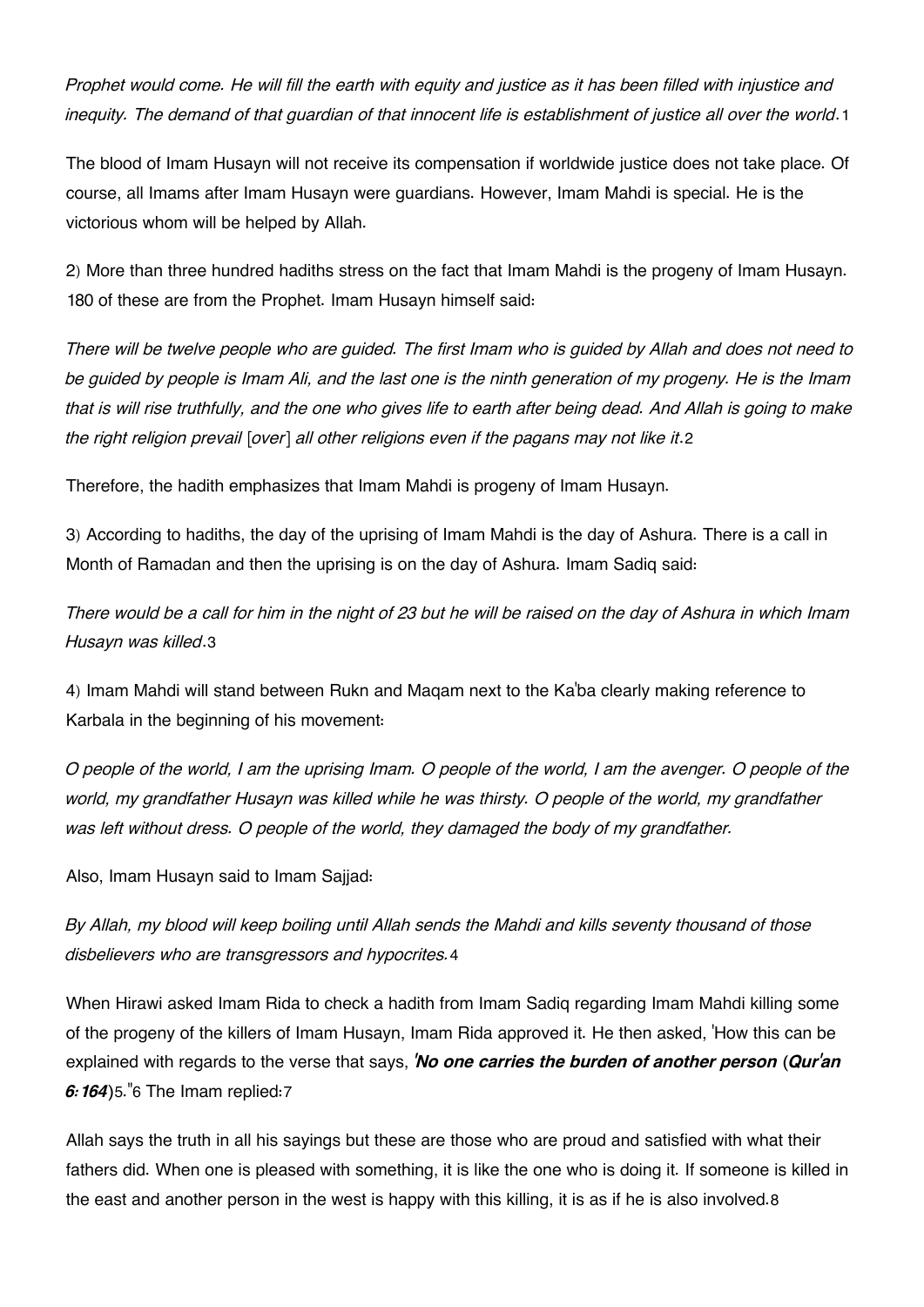Regarding the above hadith, maybe the punishment is different but there is punishment and involvement. Thus, this is with the people who are happy with what has been done in Karbala. We will explain how the end of times (akhir ul-zaman) would be built around Husayn. One of the conflicting points of truth and falsehood would revolve around him.

5) There are hadiths that state the helper of Imam Husayn to be similar to helping Imam Mahdi. As mentioned by Imam Husayn during the night of Ashura

*My grandfather said that, 'My son Husayn will be killed in Karbala while he is alone and thirsty and abandoned [In that lonely time] whoever helps Husayn has helped me and has helped his son, al-Hujjah.'*

Thus, helping Husayn is similar to helping both the Prophet and Imam Mahdi. They have the same ideas and goals, and if you accept and try to achieve those goals, you are with them. Betraying one of them is like betraying all of them. If we wisely spread the message of Imam Husayn today, we are helping Imam Mahdi.

6) Imam Sadiq said that 4000 angels wanted to help Imam Husayn on the Day of Ashura, although the Imam did not accept. The angels went to get permission from Allah to take part without the Imam's permission, yet when they descended to the earth, the Imam was killed:

*When they descended to the earth, the Imam was already killed. They have remained in Karbala. They are covered with dust and will cry for him until the resurrection. They are waiting for the coming of Imam Mahdi.*

Imam Rida also said:

<span id="page-3-0"></span>*Four thousands angels descended to earth to help him. They found him killed. They will remain there until the coming of Imam Mahdi. Then they will help him. And their motto is* **Yaa lathaaraat al-Husayn!**"[9](#page-5-8)

Imam Sadiq also said:

<span id="page-3-1"></span>*The supporters of Imam Mahdi wish to be killed in the way of Allah and their motto is* **'Ya lithaarat al-Husayn!"** *Whenever they move fear goes in front of them one month in advance*."[10](#page-5-9)

7) On the night of the 15th Sha'ban, the night of the birth of Imam Mahdi, one of the best deeds is to recite Ziyarah of Imam Husayn. Sheikh Abbas al-Qummi in his Mafatih ul-Jinan, says that there are many authentic hadiths regarding the rewards for those who visit Imam Husayn in the middle of Sha'ban; it is as if the visitor shook hands with the 124,000 prophets.

Renewing one's allegiance to Imam Husayn is renewing one's allegiance to Imam Mahdi. Without having love for Imam Husayn, you are not counted as a lover of Imam Mahdi.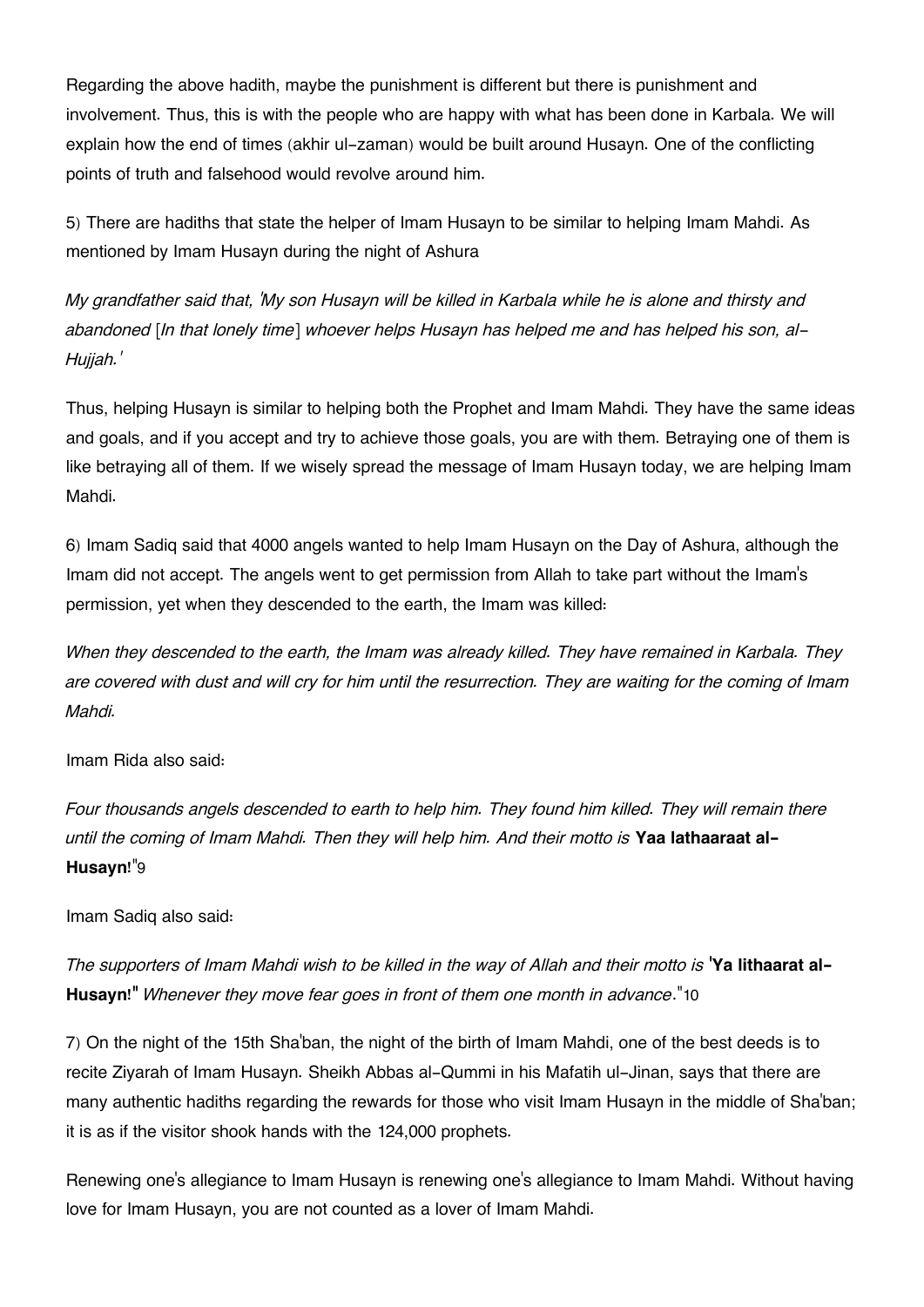8) The Night of Qadr is the night of Imam Mahdi. Every year on this night *'the spirit and the angels* descend<sup>"</sup> (97:4) to the heart of Allah's proof - Imam Mahdi:

### *He sends the spirit to the one whom he is pleased with. (16 2)*

This verse argues for Imamah: the Imams are the only people to whom the Allah would send the angels. In this night, Allah decides everything for the twelve months of the year and the spirit and the angels bring down the decisions to the heart of the Imam.

Moreover, on this night, one of the best deeds is to visit Imam Husayn. There is one of special recitation of ziyarat exclusively for the night of Qadr. This shows the strong the link between Imam Husayn and Imam Mahdi. And it is with this recitation that all the prophets shake hands with you as you are supporting a goal in which all the prophets strove for. Allah says,

# *'We sent aforetime our messengers with Clear Signs and sent down with them the Book and the Balance (of right and wrong), that men may stand forth in justice" (57 25).*

Hundred twenty four thousand prophets worked to establish justice, and the people of the end of time, with the Imam's leadership, will achieve it. Hence, when one visits Imam Husayn and affirms his commitment to this cause, all the prophets will shake hands with him. Of course, justice begins by establishing justice within oneself.

9) In Dua al-Nudba, there is also a link starting with all the prophets, Prophet Mohammad, the Ahlul-Bayt, and then we say:

# **Where is Hasan? Where is Husayn? Where are the sons of Husayn? Where is he who shall avenge the blood of the one killed in Karbala? Where is he who shall be aided against all who transgress against him or lie about him?**

The one helped by Allah here refers to Imam Mahdi because Allah will help him as mentioned from the Qur'an. Again, here you can see special emphasis put on Imam Husayn in a dua about Imam Mahdi.

10) In Ziyarat Ashura we can also find the link between Imam Husayn and Imam Mahdi in one passage:

# **I ask Allah that He grant me the opportunity to seek your revenge with the victorious Imam from the family of Muhammad.**

And also:

**I ask Allah and that He grant me the ability to fight for justice and fair play with the rightly guided Imam, who surely will come and speak the truth, (and who is) from your progeny.**

11) On the Day of Ashura, we are recommended to offer condolences to each other by saying: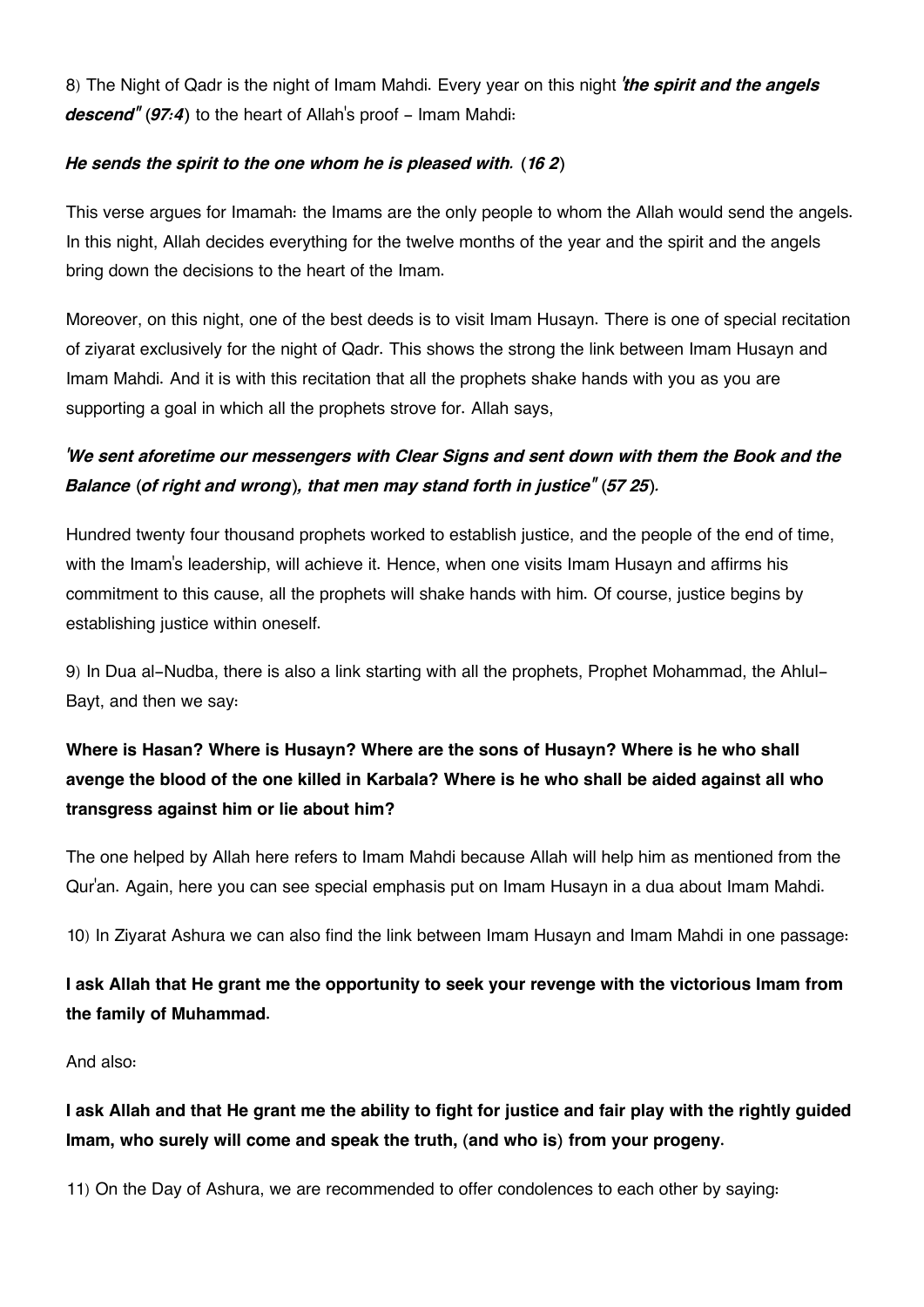<span id="page-5-12"></span>*May Allah make our reward and your reward great, for our grief for Husayn, peace be on him and may He place us and you from those who help his cause with His guardian, the guided Imam from the family of Muhammad, peace be on them.*[11](#page-5-10)

# <span id="page-5-11"></span>**[Conclusion](#page-5-11)**

There is very clearly a special connection between Imam Husayn and Imam Mahdi. The event of Karbala and the advent of Imam Husayn are closely connected. Mourning for Imam Husayn and preparing for Imam Mahdi are connected.

In this part, eleven reasons that clearly illustrate this connection were discussed.

In the next part, we will try to offer an analysis of this connection and see how the event of Karbala can serve the universal mission of Imam Mahdi by being be both a symbol for missing justice as well as a source of inspiration for establishing it.

<span id="page-5-1"></span><span id="page-5-0"></span>[1.](#page-2-0) Bihar al-Anwar, vol. 44, p. 218, chapter 28, no. 7

[2.](#page-2-1) The last sentence in Imam's speech is from the Qur'an

'It is He who has sent His Apostle with the guidance and the religion of truth, that He may make it prevail over all religions, though the polytheists should be averse." (9 33; 61 9)

<span id="page-5-2"></span>[3.](#page-2-2) Bihar al-Anwar, vol. 52, p. 290, Chapter 26, no. 29

<span id="page-5-3"></span>[4.](#page-2-3) Ibid., vol. 45, p. 299, Chapter 45, no. 10

<span id="page-5-4"></span>[5.](#page-2-4) Also Qur'an 17:15, 35:18, 39:7

<span id="page-5-5"></span>[6.](#page-2-4) What he was trying to say was that if a person has commited murder then his progeny have nothing to do with that and why should they carry his burden. What he did not understand was the correct meaning of dhurriyyah" used in the hadith. It does not mean progeny, rather ideological approvers of someone. When we say Aale Ziyad we mean the party of Ziyad because of the Qur'anic view.

One's progeny are those who fully follow him even if they are not his sons. And if one's son does not follow him then they are not his Dhurriyyah. This is what we understand from the story of Noah where Allah says, regarding his son, that 'Indeed He is not of your family". On the other hand, Salman was counted as the Ahl al-Bayt while he was ethnically different from them let alone the blood line. In the story of Talut when his army reached the river, he told them whoever drinks from this river more than a little is not from me.

<span id="page-5-6"></span>[7.](#page-2-4) One of the beauties of the school of Ahlul Bayt is that they discussed with people over matters. They wanted to equip their followers with knowledge and arguments to help them discuss with others.

<span id="page-5-7"></span>[8.](#page-2-5) Bihar al-Anwar, vol. 45, p. 295, Chapter 45, no. 1.

<span id="page-5-9"></span><span id="page-5-8"></span>[9.](#page-3-0) Bihar al-Anwar, vol. 44, p. 285, Chapter 34, no. 23.

[10.](#page-3-1) Bihar al-Anwar, vol. 52, p. 307, Chapter 26, no. 81.

<span id="page-5-10"></span>[11.](#page-5-12) Al-Balad al-Amin, p. 268.